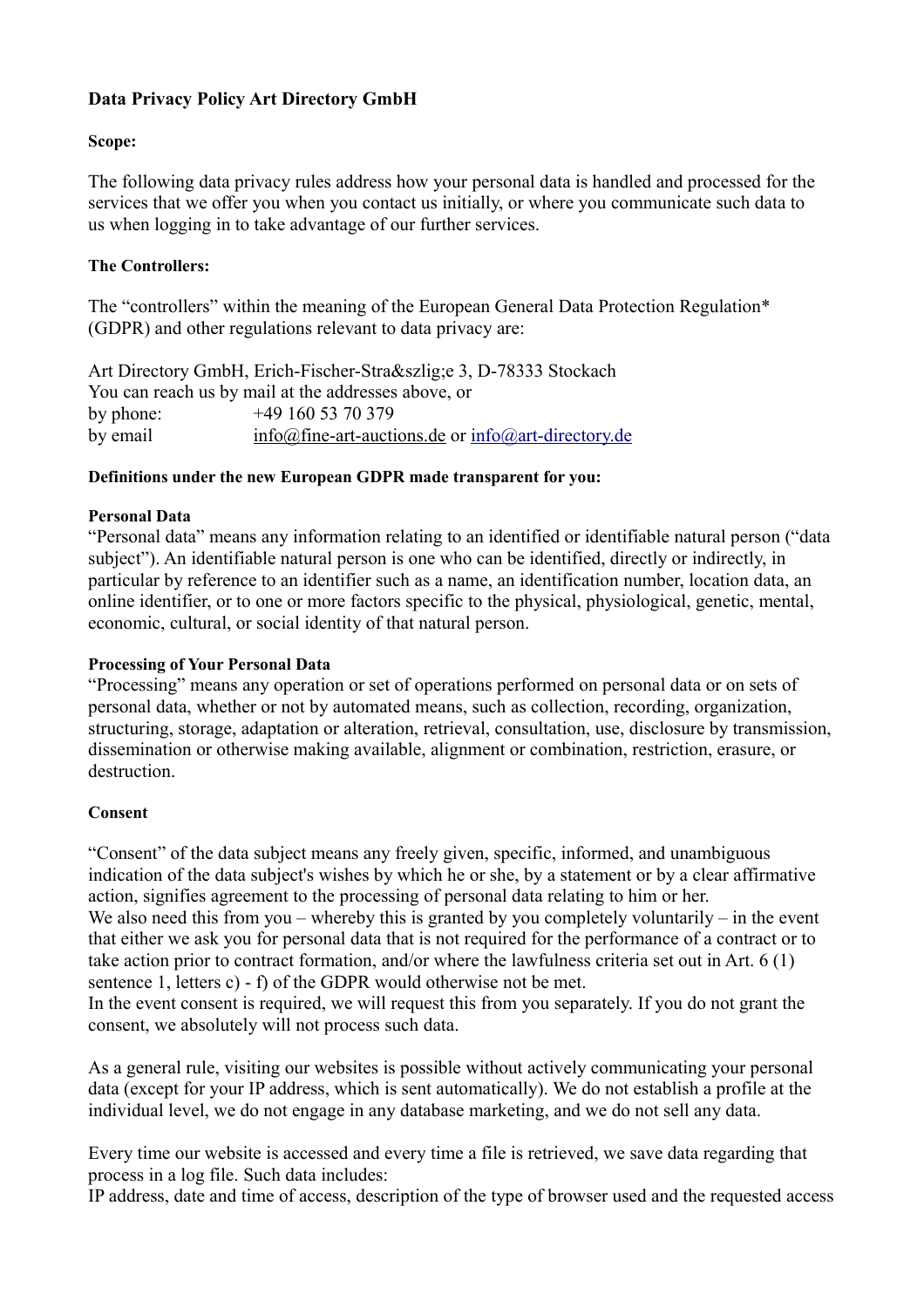method/function of the requesting computer, type and/or category of file accessed, data volume, report of whether the attempted access was successful.

This data is saved and evaluated to the extent required for processing and for resolving technical issues. This data is not disclosed to third parties. The IP address is saved for a reasonable and permissible period of time for purposes of discovering abuse, defending against cyber-attacks, and for detecting and fixing malfunctions, and is subsequently anonymized (via truncation). To the extent that analytical tools are used, the IP address is likewise disclosed only in the aforementioned anonymized form.

Personal data that you provide to us for purposes of performance of a contract or to take action prior to contract formation and which is required for such purposes and processed by us accordingly includes, for example:

• Your contact details, such as name, address, phone, fax, e-mail, tax ID, etc., as well as financial credit card or bank account details if required for transactions of a financial nature; information such as

• Shipping and invoice details, information on what type of taxation you are requesting (standard taxation or margin taxation) and other information you provide for the purchase, offer, or other services provided by us or for the shipping of an item;

• Transaction data based on your aforementioned activities;

• Other information that we may request from you, for example, in order to perform authentication as required for proper contract fulfillment (examples: copy of your ID, commercial register excerpt, invoice copy, response to additional questions in order to be able to verify your identity or the ownership status of an item offered by you).

At the same time, we have the right in connection with contract fulfillment and for purposes of taking appropriate actions that lead to contract formation to obtain supplemental information from third parties (for example: if you assume obligations to us, we generally have the right to have your creditworthiness verified by a credit reporting agency within the limits allowed by law. Such necessity exists in particular due to the special characteristics of auction sales, since in the event your bid is declared the winning bid, you will be depriving the next highest bidder of the possibility of purchasing the artwork. Therefore your credit standing – regarding which we always maintain the strictest confidentiality – is extremely important.)

For particular functions of our website, we engage further, external service providers to process data. These service providers process personal data exclusively in accordance with our instructions. In particular, this means that such service providers are thus also obligated to follow this Data Privacy Policy. The service providers absolutely may not use the data for their own purposes.

#### **Registration/Logging In/Providing Personal Data When Contacting Us**

You can choose to register with us and provide your personal data either directly (over the phone, through the mail, via e-mail, or by fax) or on our website.

You would do this, for example, if you would like to participate in an online auction and/or are interested in certain works of art, artists, styles, eras, etc., or want to offer us (for example) pieces of art for purchase or sale.

Which personal data you will be providing to us is determined based on the respective input screen that we use for the registration or for your inquiries, or the information that we will be requesting from you or that you will be providing voluntarily. The personal data that you enter or provide for this purpose is collected and stored solely for internal use by us and for our own purposes.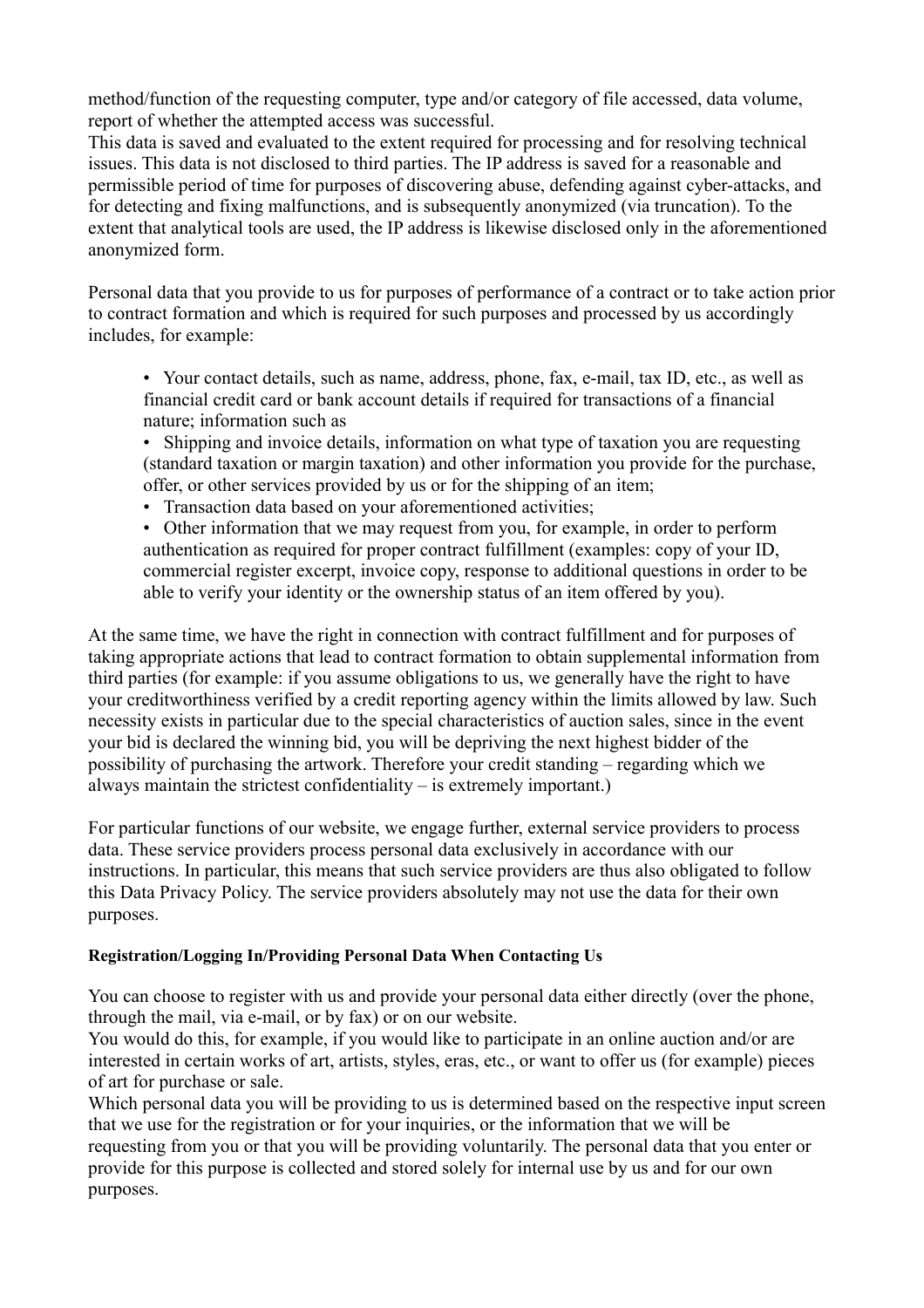We have the right to arrange for this information to be disclosed to one or more external data processors, for example a delivery service, which will likewise use it solely for internal use imputed to the processor's controller.

This can also be, for example, to the art trade which we cooperate with in case you contact us with the intention to purchase or sell a certain object or express your interest in doing so. On the basis of your aforementioned interest in buying or selling a certain object, and your knowledge of the fact that we can act as an intermediary with the art trade, it is in mutual interest, also in accordance with Article 6 (1) sentence 1 (f) of the GDPR, that the art trading company which we informed about your interest to get in contact you with the intention of contract initiation/contract processing. We will only disclose those personal data relevant for this purpose, such as name, address, other contact details, information on the object, style, era and price ideas.

When you show an interest in our services, in each case accompanied by the voluntary provision of your personal data, this simultaneously allows us to notify you of services offered by our house, to provide you with targeted marketing materials, and to send you promotional offers on the basis of your profile by phone, fax, mail, or e-mail. If there is a specific form of notification that you prefer, we will be happy to arrange to meet your needs once you inform us of these. The same is permitted to aforementioned data processors, e.g. the art trade, to whom we will pass on your personal data regarding your interest in purchase or sale. We assure highest possible confidentiality at all times.

When you show an interest in certain works of art, artists, styles, eras, etc., be this through your above-mentioned participation at registration, through your interest in selling, consignment for auction, or purchase, in each case accompanied by the voluntary provision of your personal data, this simultaneously allows us to notify you of services offered by our house and our company that are closely associated in the art marketplace with our auction house, to provide you with targeted marketing materials, and to send you promotional offers on the basis of your profile by phone, fax, mail, or e-mail. If there is a specific form of notification that you prefer, we will be happy to arrange to meet your needs once you inform us of these.

# **Use of Cookies**

Cookies are text files that are placed and saved on a computer system via a web browser. We use cookies as tags that we send to your computer's hard drive by means of your web browser. Once you log in, they make it possible for us to identify your user account during your visit to our webpages in a so-called session. It is necessary to activate cookies for the entire time you are logged in because other functions that serve to identify a session carry the risk that an unknown person could perform actions with your session identifier.

We do not use cookies for any other purpose.

You can use the "Help" function on most web browsers to learn, for example, how you can block cookies or delete cookies that have been received. This allows you to permanently reject the storage of cookies. We would like to point out, however, that the parts of our online services that require you to be logged in will no longer function without cookies.

#### **Your Rights Relating to the Processing of Your Personal Data**

Pursuant to the provisions of the GDPR, you have the following rights in particular:

• The right to information on stored personal data concerning yourself, free of charge, the right to receive a copy of this information, and the other rights in this connection as stated in Art. 15 of the GDPR.

• The right to immediate rectification of inaccurate personal data concerning yourself as stated in Art. 16 of the GDPR, and as applicable, to demand the completion of incomplete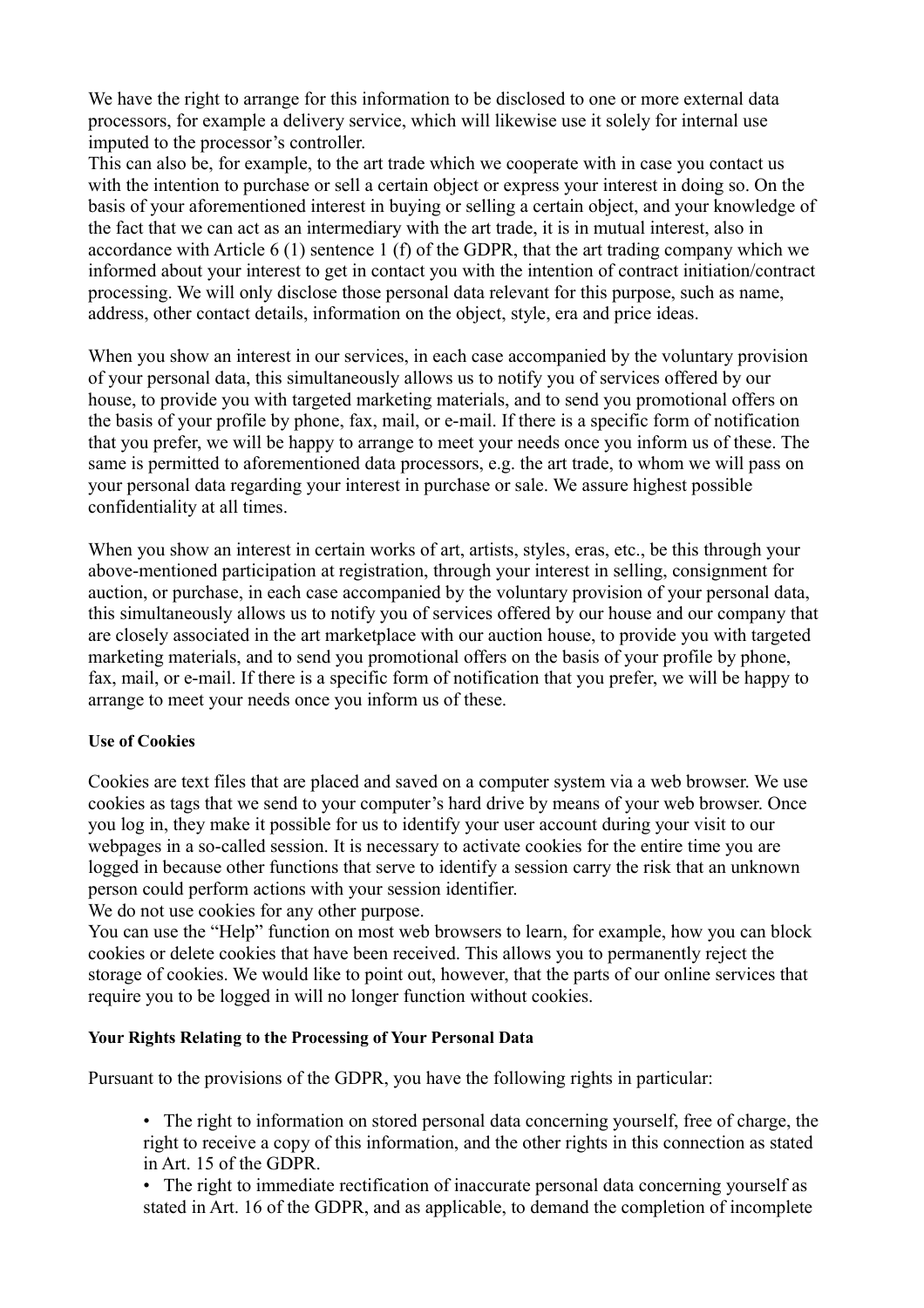personal data, including by means of providing a supplementary statement.

• The right to immediate erasure ("right to be forgotten") of personal data concerning yourself provided one of the grounds stated in Art. 17 of the GDPR applies and provided the processing is not necessary.

• The right to restriction of processing if one of the conditions in Art. 18 (1) of the GDPR has been met.

• The right to data portability if the conditions in Art. 20 of the GDPR have been met.

• The right to object, at any time, to the processing of personal data concerning yourself performed based on Art. 6 (1) letter e) or f) of the GDPR as stated in Art. 21 for reasons arising due to your particular situation. This also applies to any profiling based on these provisions.

Where the processing of your personal data is based on consent as set out in Art. 6 (1) a) or Art. 9 (2) a) of the GDPR, you also have the right to withdraw consent as set out in Art. 7 of the GDPR. Before any request for corresponding consent, we will always advise you of your right to withdraw consent.

To exercise the aforementioned rights, you can contact us directly using the contact information stated at the beginning. Furthermore, Directive 2002/58/EC notwithstanding, you are always free in connection with the use of information society services to exercise your right to object by means of automated processes for which technical specifications are applied.

### **Right to Complain Under Art. 77 of the GDPR**

If you believe that the processing of personal data concerning yourself by Art Directory GmbH is in violation of the GDPR, you have the right to lodge a complaint with the relevant office, e.g. in Bavaria with the Data Protection Authority of Bavaria (Bayerisches Landesamt für Datenschutzaufsicht, BayLDA), Promenade 27 (Schloss), D-91522 Ansbach

#### **How Long We Store Data**

Multiple storage periods and obligations to archive data have been stipulated in various pieces of legislation; for example, there is a 10-year archiving period (Sec. 147 (2) in conjunction with (1) nos. 1, 4, and 4a of the German Tax Code (Abgabenordnung), Sec. 14b (1) of the German VAT Act (Umsatzsteuergesetz)) for certain kinds of business documents such as invoices. We would like to draw your attention to the fact that in the case of contracts, the archiving period does not start until the end of the contract term. We would also like to advise you that in the case of cultural property we are obligated pursuant to Sec. 45 and Sec. 42 of the German Cultural Property Protection Act (Kulturgutschutzgesetz) to record proof of meeting our due diligence requirements and to retain this for a period of 30 years. This may also include the recording and retention of some or all of your personal data. Once the periods prescribed by law or necessary to pursue or defend against claims (e.g., statutes of limitations) have expired, the corresponding data is routinely deleted. Data not subject to storage periods and obligations is deleted once the storage of such data is no longer required for the performance of activities and satisfaction of duties under the contract. If you do not have a contractual relationship with us but have shared your personal data with us, for example because you would like to obtain information about our services or you are interested in the purchase or sale of a work of art, we take the liberty of assuming that you would like to remain in contact with us, and that we may thus process the personal data provided to us in this context until such time as you object to this on the basis of your aforementioned rights under the GDPR, withdraw your consent, or exercise your right to erasure or data transmission.

Valid as of: May 2018